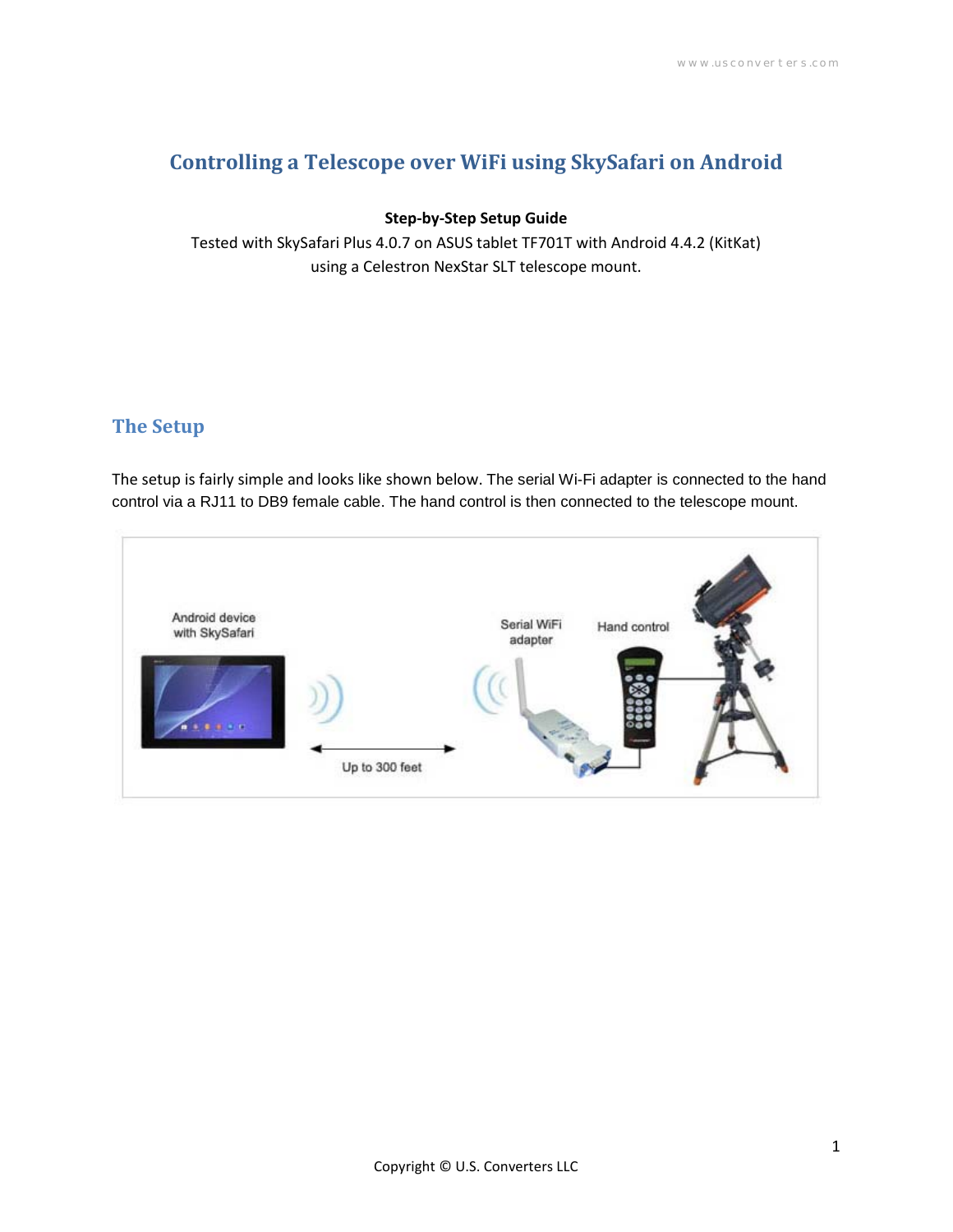### **A look at the parts you need**

Below is a list of parts we use for this setup; some are required, some are highly recommended and some are optional.



This is needed to connect to the telescope.



 $\lambda$ 

This cable is used for connecting the serial Wi-Fi adapter to the hand control.



This rechargeable lithium USB battery pack is optional but very useful if you have no other power source for the serial Wi-Fi adapter.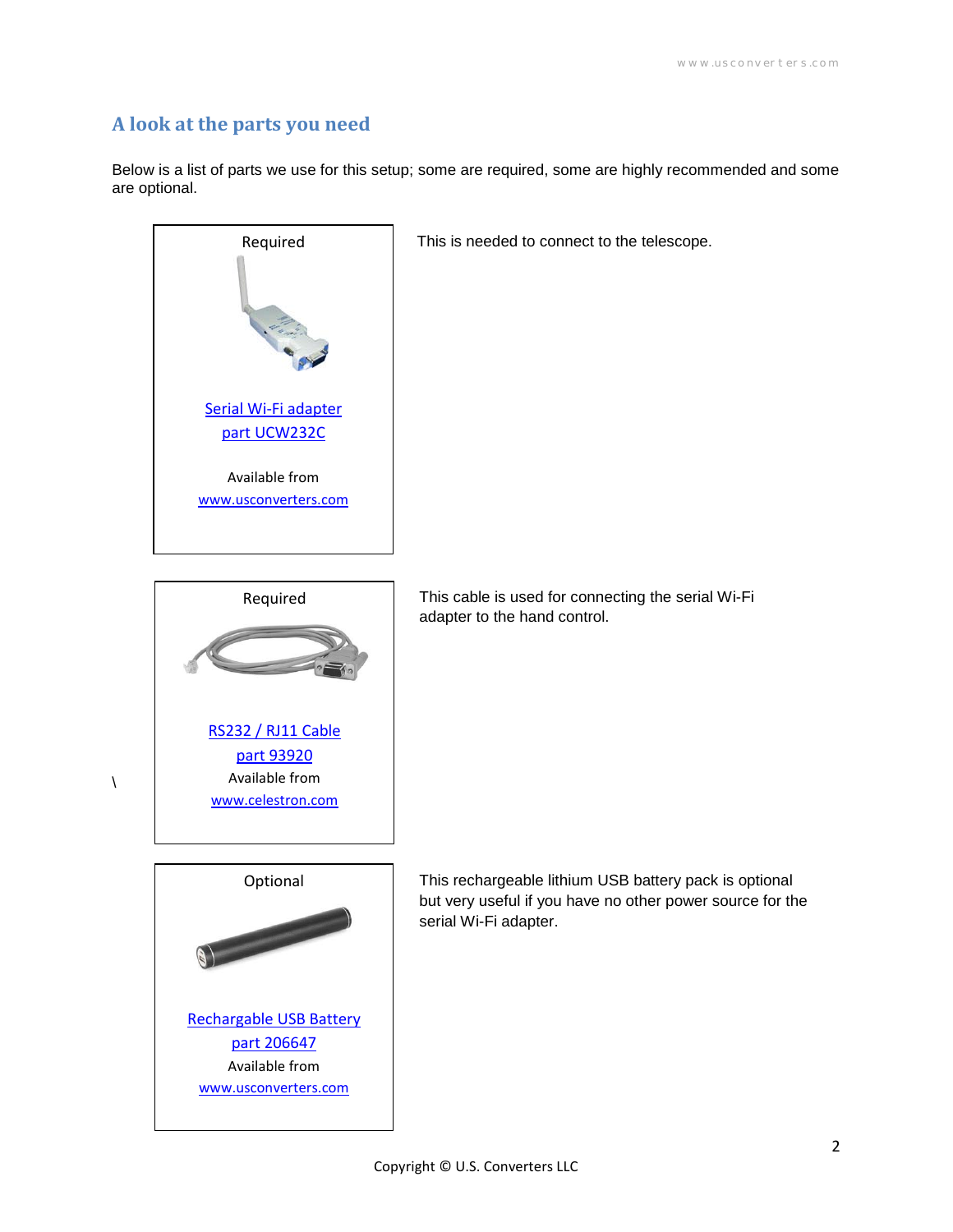## **Connecting the Serial Wi-Fi adapter**

The UCW232C serial to WiFi adapter is pre-configured to work with most astronomy software including SkySafari, so you don't need to configure any of the adapter's parameters. All parameters should be at default settings. To make sure all parameters are at default settings you can press and hold the reset button for about 5 seconds.

#### *Connecting the adapter to your Android device over Wi-Fi.*

First connect the Wi-Fi adapter to 5VDC through the USB power port. Check that the DCE/DTE switch on the side of the adapter is in position DTE.

Go to your Android device's Wi-Fi settings page and search for WiFi devices. Connect to the adapter, the SSID is "Serial2WiFi\_xx\_xx", (the xx\_xx is the last 4 digits of the adapter's MAC address):

| 口の費可=■                         |                                 |   |           |                                     |        |                        |                     |   |                           |               | $\circ$ $\approx$ $\bullet$ 9:43 AM             |
|--------------------------------|---------------------------------|---|-----------|-------------------------------------|--------|------------------------|---------------------|---|---------------------------|---------------|-------------------------------------------------|
| Settings                       |                                 |   |           |                                     |        |                        |                     |   |                           | $\mathcal{L}$ | î.                                              |
| <b>Wireless &amp; Networks</b> |                                 |   |           | Serial2WiFi_97_EB                   |        |                        |                     |   |                           |               |                                                 |
| 图 Wi-Fi                        |                                 |   |           | <b>Excellent</b><br>Signal strength |        |                        |                     |   |                           |               |                                                 |
| OFF<br><b>Bluetooth</b>        |                                 |   |           | Security<br><b>WPA/WPA2 PSK</b>     |        |                        |                     |   |                           |               | 帚                                               |
| <b>O</b> Data usage            |                                 |   |           | <br>Password                        |        |                        |                     |   | $\widehat{\mathcal{P}}_n$ |               |                                                 |
| and More                       |                                 |   |           | Show password                       |        |                        |                     |   |                           |               |                                                 |
| <b>Device</b>                  |                                 |   |           | Show advanced options               |        |                        |                     |   |                           |               | $\overline{\overline{\overline{\overline{v}}}}$ |
| Sound                          |                                 |   |           | Cancel<br>Connect                   |        |                        |                     |   |                           |               | $\widehat{\mathbf{v}}_n$                        |
| <b>O</b> Display               |                                 |   |           | GreenCheetah                        |        |                        |                     |   |                           |               |                                                 |
| 1                              | $^\copyright$<br>$\overline{2}$ | 3 | $\#$<br>4 | $\mathbb{S}$<br>5                   | %<br>6 | $\&$<br>$\overline{7}$ | 8                   | 9 | $\pmb{0}$                 |               | $\bullet$                                       |
|                                | q                               | W | e         | r                                   | t      | y                      | u                   | Ï | $\circ$                   | $\pm$<br>p    |                                                 |
| $\overline{\mathbf{f}}$        | a                               | S | d         | $\mathsf{f}$                        | g      | ÷<br>h                 | İ                   | k |                           |               | <b>Done</b>                                     |
| ⇧                              |                                 | Z | X         | C                                   | V      | b                      | $\overline{?}$<br>n | m | Ť                         | $\ddot{?}$    | ⇧                                               |
| En                             | 1@#                             |   |           |                                     |        |                        |                     |   | ,                         |               | $\cdots$<br>፦)                                  |
|                                |                                 |   |           |                                     |        | ⇧                      | a                   |   |                           |               |                                                 |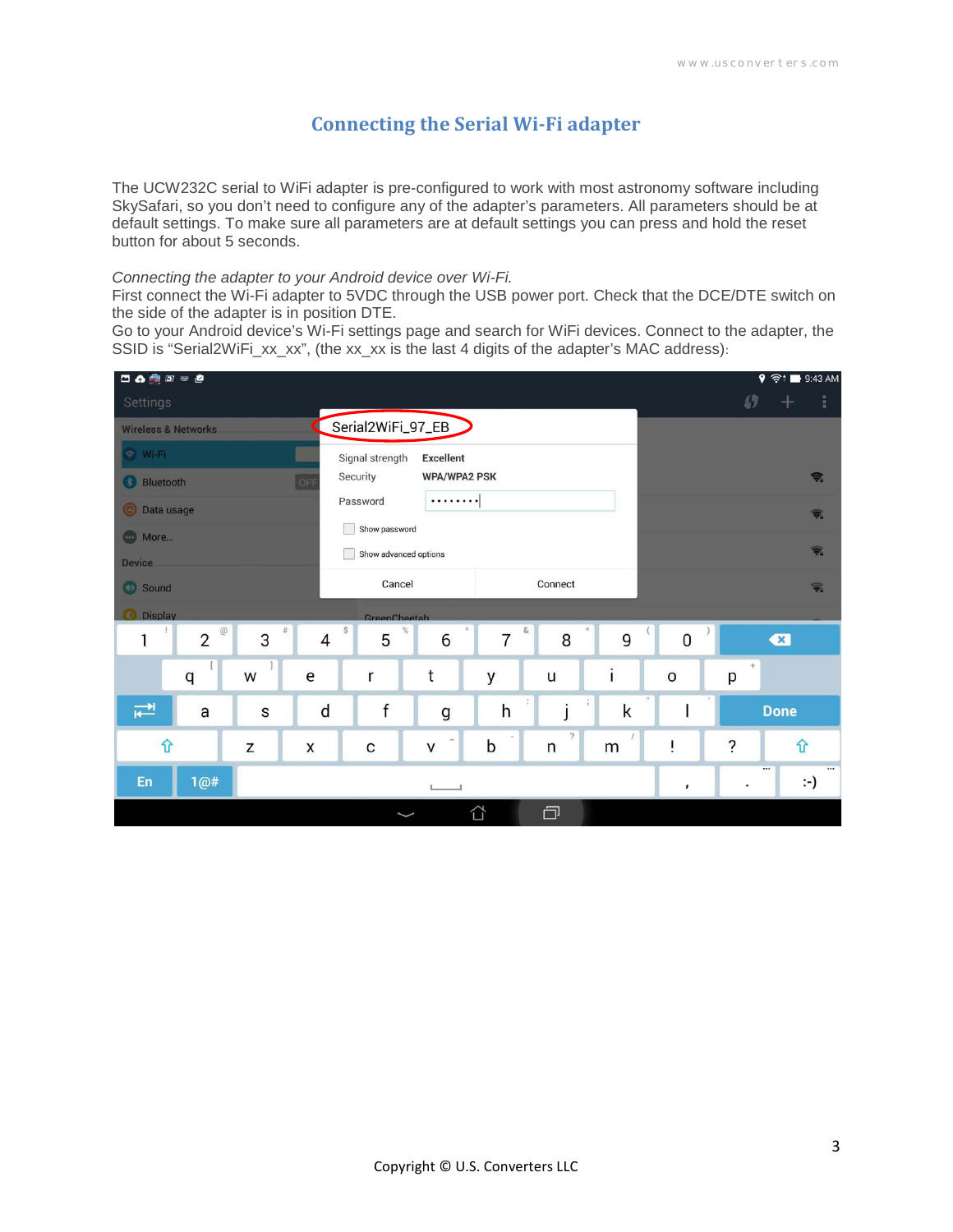#### Connected:

| $\bullet \qquad \bullet \qquad \bullet$ |                                                             | <b>◆ ■ 9:43 AM</b>      |
|-----------------------------------------|-------------------------------------------------------------|-------------------------|
| Settings                                |                                                             | $\mathcal{L}$           |
| <b>Wireless &amp; Networks</b>          | Wi-Fi                                                       |                         |
| ON<br>S Wi-Fi                           |                                                             |                         |
| <b>Bluetooth</b><br>[OFE]               | Serial2WiFi_97_EB<br>Connected                              | 念                       |
| <b>O</b> Data usage                     | <b>Buffalo</b>                                              | 金                       |
| <b>Com</b> More                         | Serial2WiFi_97_EB                                           |                         |
| <b>Device</b>                           | Connected<br><b>Status</b>                                  | $\overline{\mathbf{v}}$ |
| Sound                                   | <b>Excellent</b><br>Signal strength<br>Link speed<br>72Mbps | $\widehat{\bullet}$     |
| <b>Display</b>                          | Security<br><b>WPA/WPA2 PSK</b>                             | $\widehat{\mathbf{v}}$  |
| Storage                                 | IP address<br>192.168.10.2                                  |                         |
| <b>Battery</b>                          | Cancel<br>Forget                                            | $\Rightarrow$           |
| Apps                                    | GreenCheetah-guest                                          | $\Rightarrow$           |
| <b>O</b> Users                          | LoudCheetah<br>Secured with WPA/WPA2 (WPS available)        | 帚                       |
| Power management                        |                                                             |                         |
| ASUS customized settings                |                                                             |                         |
|                                         | a<br>⇧<br>$\bigcirc$                                        |                         |

## **Align your telescope now!**

**The WiFi adapter cannot connect to your telescope if it is not successfully aligned.**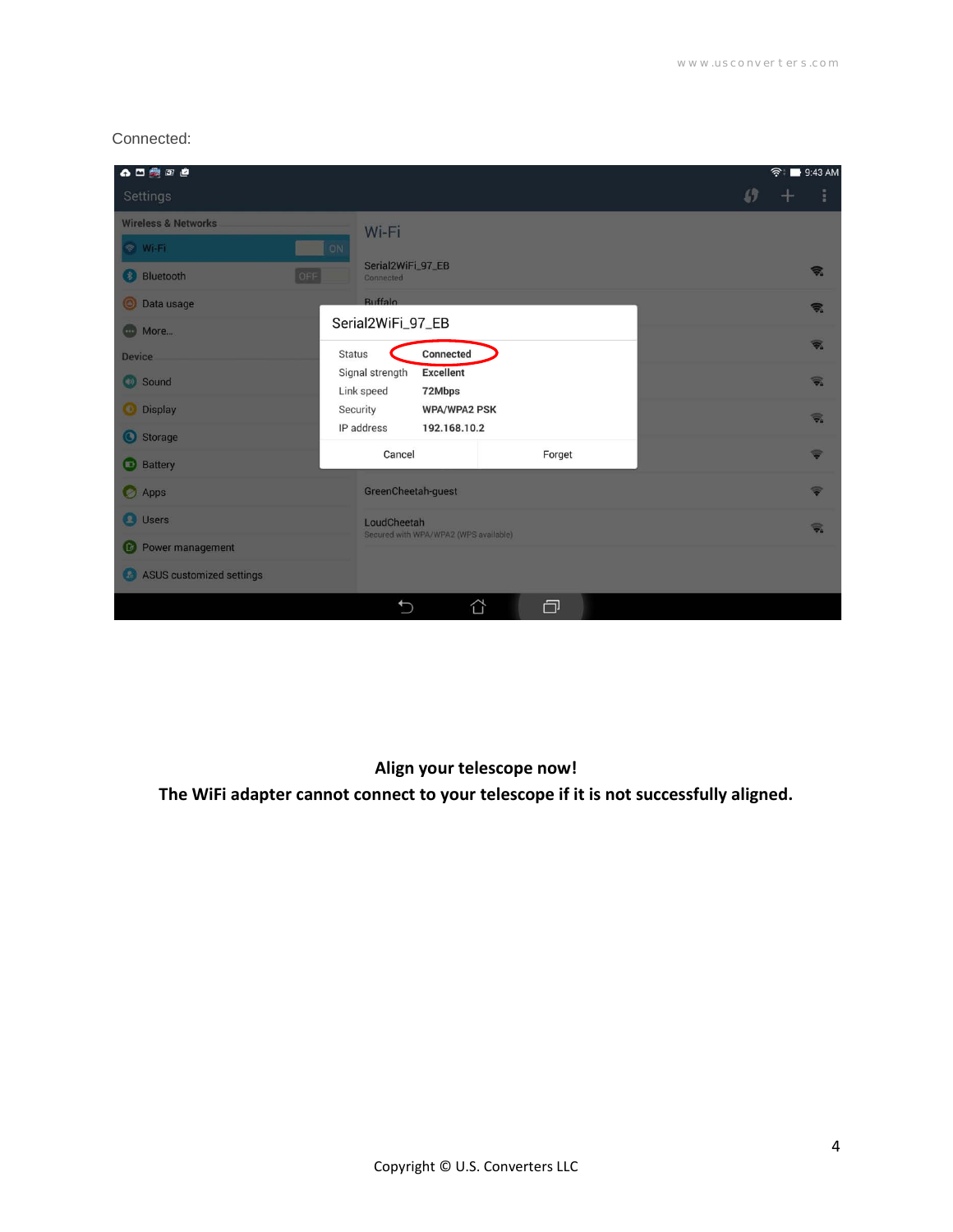# **Connecting with SkySafari**

Connect the serial Wi-Fi adapter to the hand control using the DB9/RJ11 cable and the male/male gender changer as shown below. **NOTICE: The DCE/DTE switch on the side of the adapter must be in position DTE.**

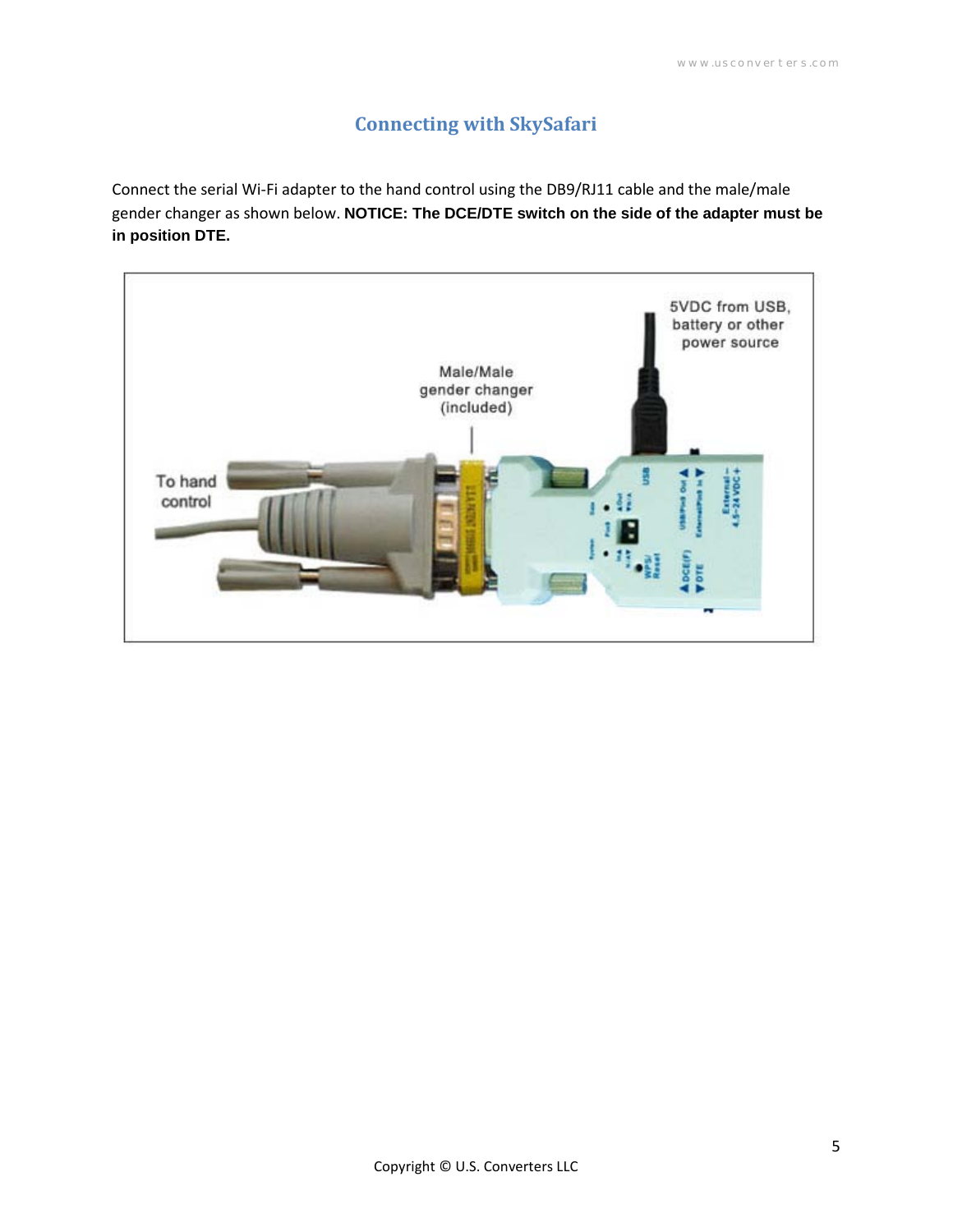| <b>Settings</b>                               | ×             |
|-----------------------------------------------|---------------|
| Appearance<br><b>Color Chart</b>              | $\,$          |
| Horizon and Sky<br>Realistic                  | $\,$          |
| Solar System<br>Surfaces                      | $\rightarrow$ |
| <b>Stars</b><br><b>Mag 5.4</b>                | $\rightarrow$ |
| Deep Sky<br><b>Mag 7.8</b>                    | $\rightarrow$ |
| Milky Way<br>Realistic                        | $\rightarrow$ |
| Constellations<br>Modern                      | $\rightarrow$ |
| <b>Grid and Reference</b><br>Off              | $\rightarrow$ |
| <b>Telescope</b>                              |               |
| Setup<br>Colontron Newstar/Advanced GT        | $\rightarrow$ |
| Display<br>$FOV = 5.0^\circ$                  | $\rightarrow$ |
| Equipment<br>Tap to Configure                 | $\rightarrow$ |
| <b>Settings Files</b>                         |               |
| Save and Restore Settings<br>1 Saved Settings | $\rightarrow$ |
| 门<br>∩                                        |               |

Install and open SkySafari on your Android device. On the main screen tab the *Settings* menu:

Select telescope and mount type under the *Telescope* menu. Select *Connect via Wi-Fi* under

*Communication Settings* and enter the WiFi adapters IP address (192.168.10.1) and port number (8080):

| <b>Scope Setup Settings</b>               |              |   |   | $\times$ |
|-------------------------------------------|--------------|---|---|----------|
| <b>Equipment Selection</b>                |              |   |   |          |
| Scope Type - Celestron NexStar GPS/SLT/SE |              |   |   |          |
| Mount Type - Alt-Az. GoTo                 |              |   |   |          |
| <b>Communication Settings</b>             |              |   |   |          |
| Connect via Bluetooth<br>( is             |              |   |   |          |
| Connect via WiFi                          |              |   |   |          |
| Auto-Detect SkyFi                         |              |   |   |          |
| IP Address                                | 192.168.10.1 |   |   |          |
| Port Numb f 8080                          |              |   |   |          |
| SkyFi Settings Web Page                   |              |   |   |          |
| <b>Common Settings</b>                    |              |   |   |          |
| Set Time & Location                       |              |   |   |          |
| Save Log File                             |              |   |   |          |
| Readout Rate - 4 per second               |              |   |   |          |
|                                           |              |   | 闩 |          |
|                                           |              | ☆ |   |          |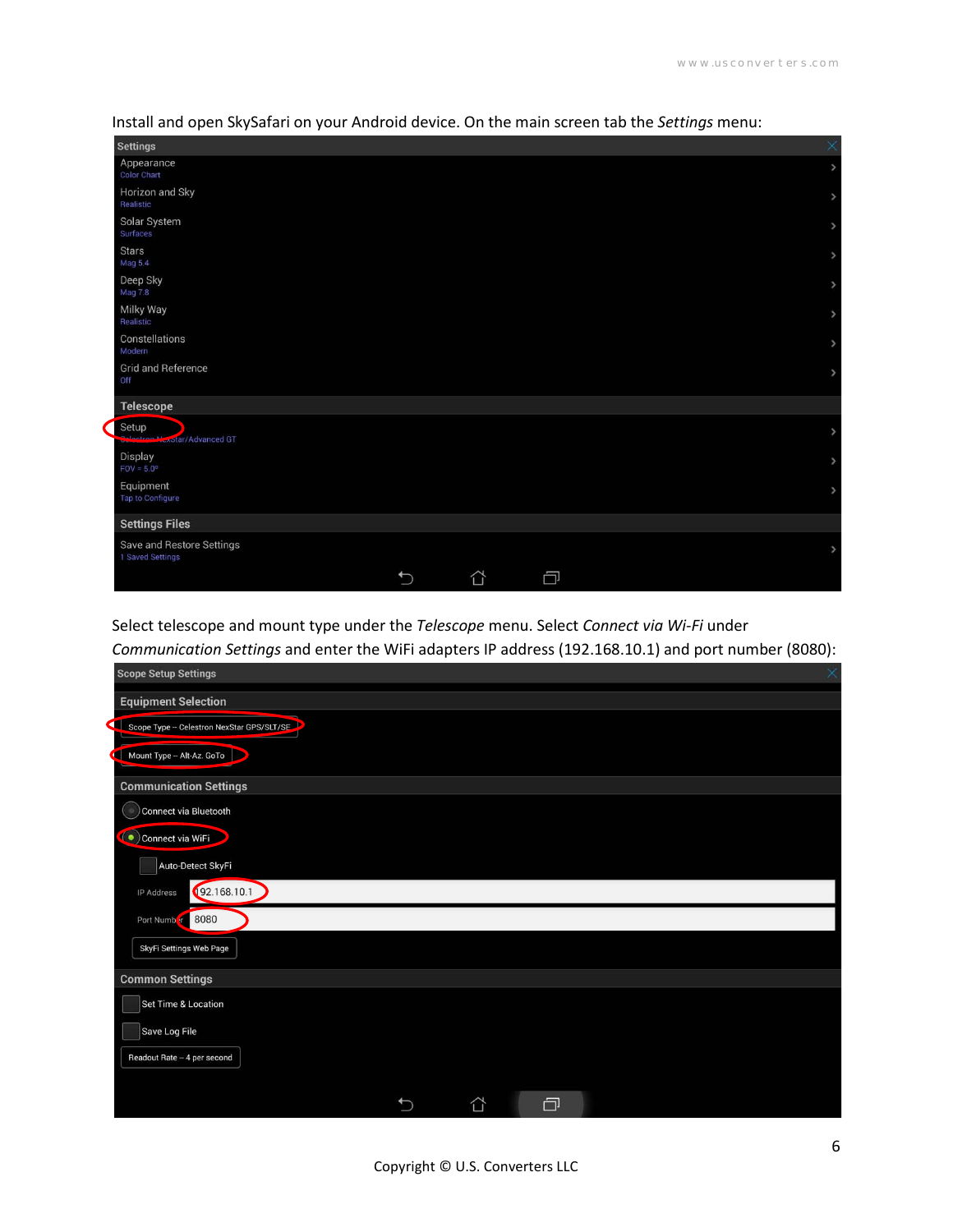